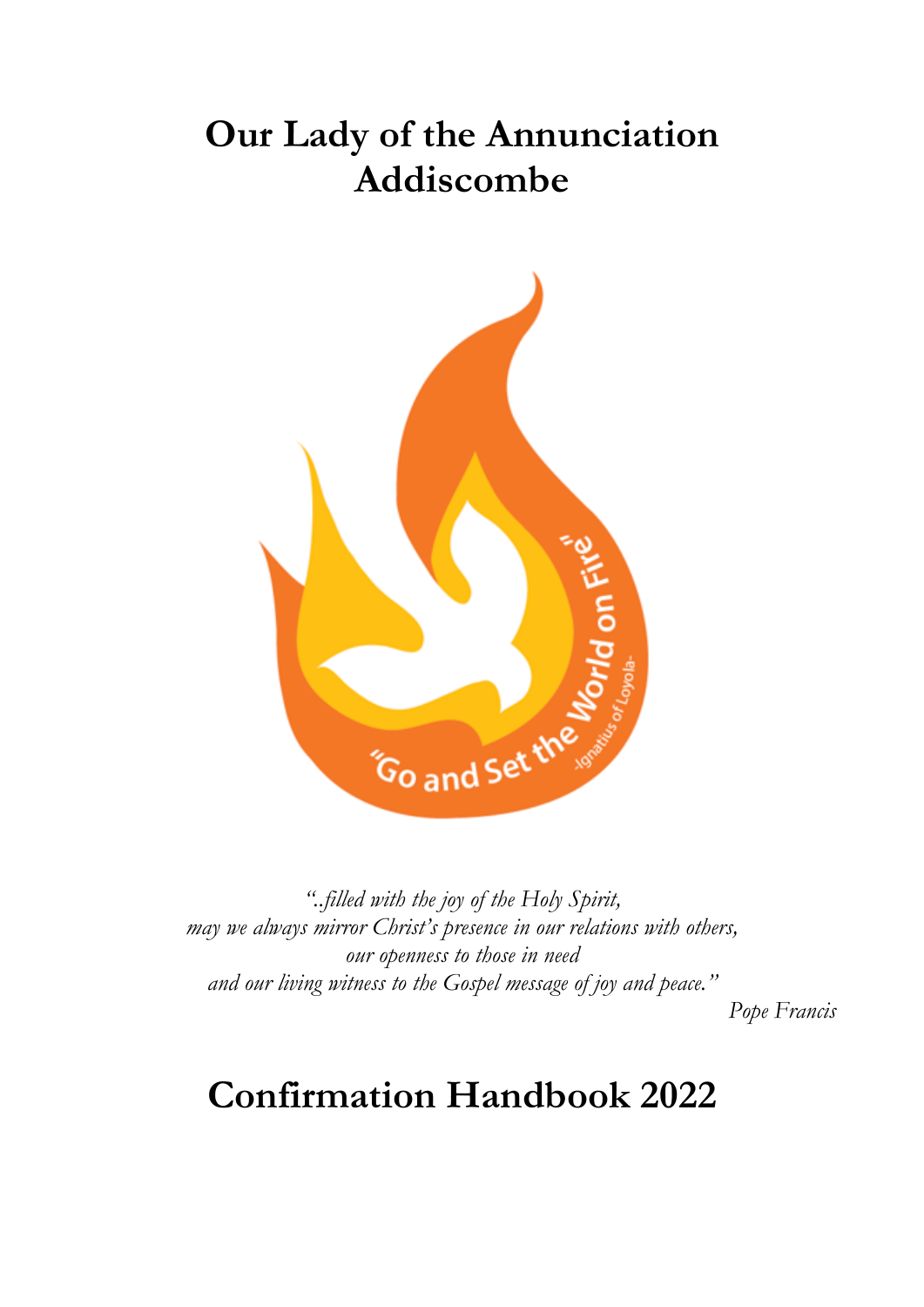### **Introduction**

Dear Candidates, Parents and Sponsors,

Welcome to the preparation for Confirmation Programme 2022. We are looking forward to sharing with you this journey of faith as you prepare to receive the sacrament of Confirmation. As you will see, Confirmation preparation involves learning, sharing, fellowship, spiritual growth and fun! You will be given the opportunity to learn more about your Catholic faith and what it means to be a disciple of Jesus Christ.

Confirmation is the Sacrament in which one is enriched by the gift of the Holy Spirit and bound more perfectly to the Church. It strengthens us and obliges us to be witnesses to Christ by word and deed and to spread and defend the faith. It is the Sacrament in which one enters into full membership in the Catholic Church.

Confirmation perfects the grace we received at our Baptism; it is the sacrament which gives us the Holy Spirit in order to root us more deeply as children of God, strengthen our bond with the Church, associate us more closely with her mission, and help us to bear witness to the Christian faith in words accompanied by actions.

A Christian does not live as a child of God through his or her own efforts alone, but through the grace of God. We see this in a practical way when we look back on our own lives and the lives of others, even the lives of saints. Therefore, it is our duty to seek the grace that God offers us in order to live our lives as Christians in the way that God intends.

God bless Fr Keith & the Confirmation Catechists

#### PRAYER

Lord God, as we begin this journey of faith together, we ask you to guide us along the way, and be patient with us as we follow. Support us, Lord, as we begin to ask questions, as we discuss issues and as we grow in our faith. We pray that you inspire us, Lord, to be open to your leadership in our lives. Amen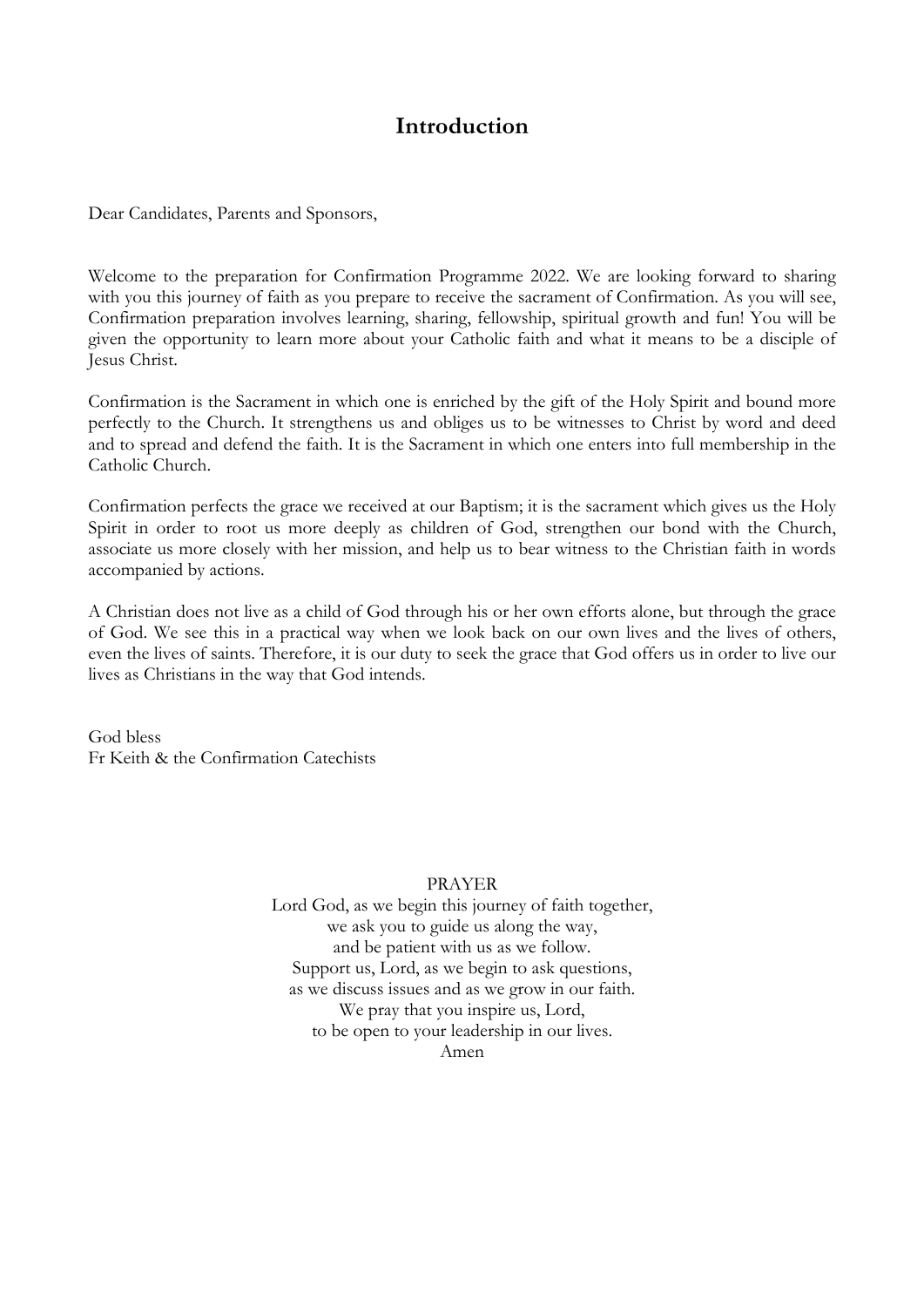## **Confirmation Candidate Expectations**

- Participate in weekly Mass
- Participate in sessions
- Choose a qualified sponsor and meet regularly with them
- Choose a saint's name as your Confirmation name and be able to speak about why you have chosen that saint
- Participate in Rite of Commitment Mass
- Participate in the Confirmation rehearsal
- Participate in the Confirmation liturgy!

### **Expectations in Detail**

The following explains each of the Confirmation expectations in detail and in some cases, the reasons and requirements that are important to the formation of the candidate. Please remember that while in many cases we list a minimum requirement for Confirmation, the candidates should be encouraged to make many of these activities a regular part of their faith practices.

#### **Participate in Mass on Saturday evening or Sunday each week**

The Confirmation candidate should have a sincere intention of participating in Mass every week. Participating in the Eucharistic life of the community is both a privilege and an obligation of Confirmed Catholics. When we worship as a community we build up the Body of Christ.

#### **Participate in Confirmation sessions**

Attendance at the Confirmation sessions is essential in preparing the candidates for reception of the sacrament. When a session is missed, the candidate loses time for fellowship and prayer as well as the material covered that day. Students are expected to approach Confirmation sessions with openness and a readiness to get involved. It is also expected that the candidates will respect all catechists as they would any other member of staff.

#### **Choose a qualified sponsor and meet regularly with your sponsor**

The confirmation sponsor should be a person who has been a strong role- model as a faith-filled Catholic. This person will be a companion in your faith journey and will vouch for your readiness to receive the sacrament. The sponsor should therefore be able to meet regularly with the candidate, spend time strengthening a bond with the young person, help him/her prepare for the sacrament through prayer and discussion and be in physical attendance at the confirmation.

#### **The sponsor:**

- must be a practising Roman Catholic who attends Mass regularly (Sundays and Holy Days of Obligation)
- supports the person to be confirmed in their commitment to a Christian life
- must know the candidate and be willing to serve as a committed and lasting Christian influence on the candidate
- must be fully received themselves, into the Catholic Church, having received Baptism, Confirmation and First Holy Communion
- may be either male or female for any candidate
- may accompany the candidate to special liturgies and preparation programmes
- may not be the parents of the candidate
- assists in determining the candidate's readiness for the sacrament
- presents the candidate to the minister of Confirmation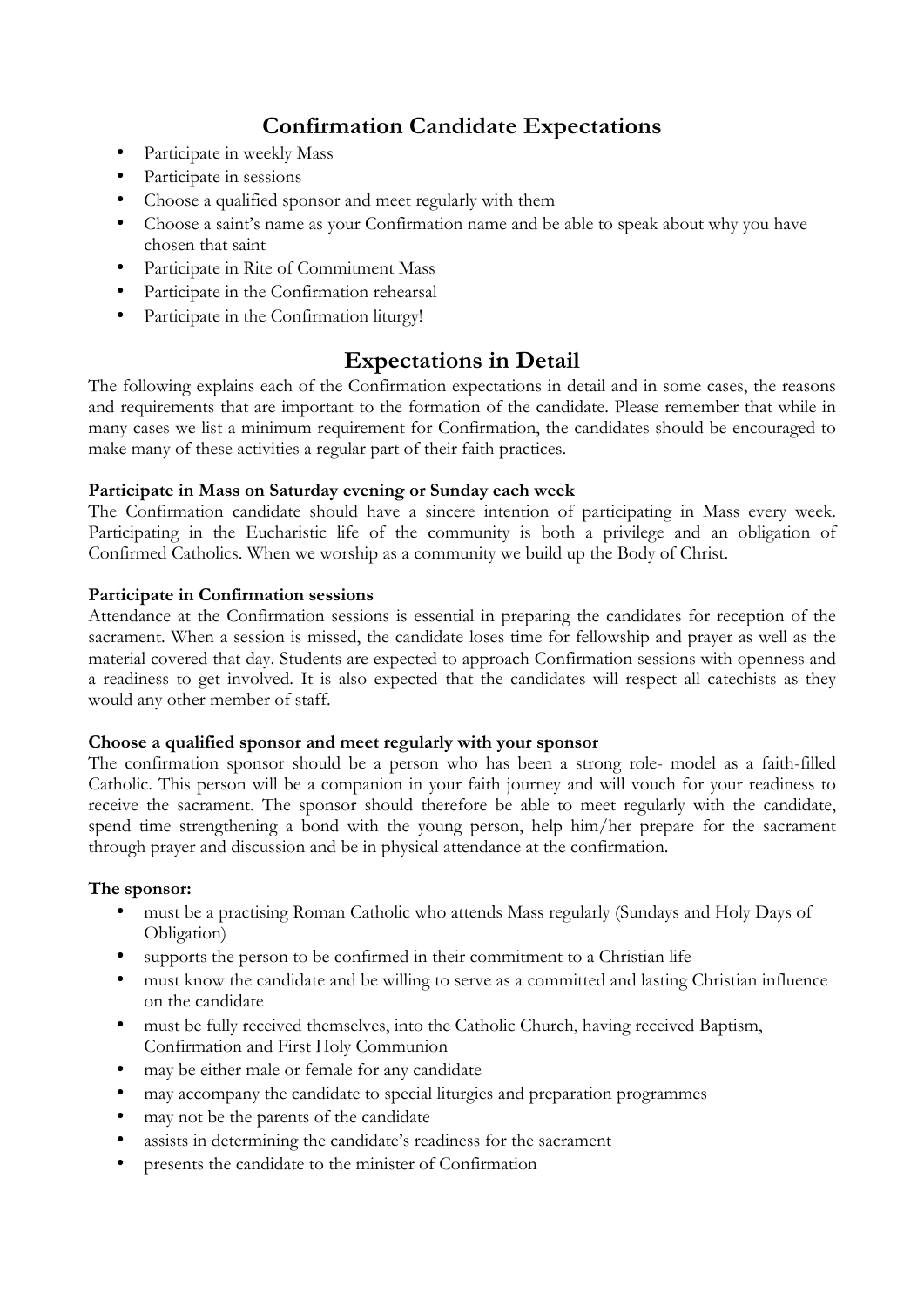#### **Choose a Confirmation name**

In both the Old and New Testament, when God had a new mission for someone, He often gave them a new name. God calls on each of us to fulfil a special mission. It may be converting nonbelievers, helping the poor, being a peacemaker or one of many other callings. Confirmation may be the continuation of a mission you began at Baptism, or the beginning of a new mission. Your Confirmation name should be that of a saint you admire or the saint name of someone you know and look up to as a Christian role-model. There are many helpful websites available to assist you in gathering information about the saints. Here are a couple to get you going: www.theworkofgod.org/saints http://www.catholic.org/saints/

#### **Service projects within the parish community**

There are plenty of volunteer opportunities in the parish community including assisting with children's liturgy, mass readings, coffee mornings, church charity fundraising and such. Use your interests and your talents to help in your parish community. These projects will hopefully provide a valuable experience that will extend beyond your Confirmation preparation into your adult life.

#### **Participate in the Rite of Commitment Mass**

All candidates, parents and if available, sponsors should attend the Rite of Commitment, date to be confirmed. During the Mass the candidates will declare their intent to seek the Sacrament of Confirmation with the church community as witness. In return the community agrees to support and pray for all those involved in this faith journey.

#### **Attend Confirmation Rehearsal**

All candidates must attend the Confirmation Rehearsal, date to be confirmed. Sponsor and parents also to attend.

#### **Participate in the Liturgy and Rite of Confirmation**

The Rite of Confirmation will take place on  $\frac{\text{Sunday } 6^{\text{th}} \text{November at } 11.30 \text{am}}{6.66 \text{ ft}}$ 

*"All-powerful God, Father of our Lord Jesus Christ, by water and the Holy Spirit you freed your sons and daughters from sin and gave them new life. Send your Holy Spirit upon them to be their Helper and Guide. Give them the spirit of wisdom and understanding, the spirit of right judgment and courage, the spirit of knowledge and reverence. Fill them with the spirit of wonder and awe in your presence."*

*Rite of Confirmation*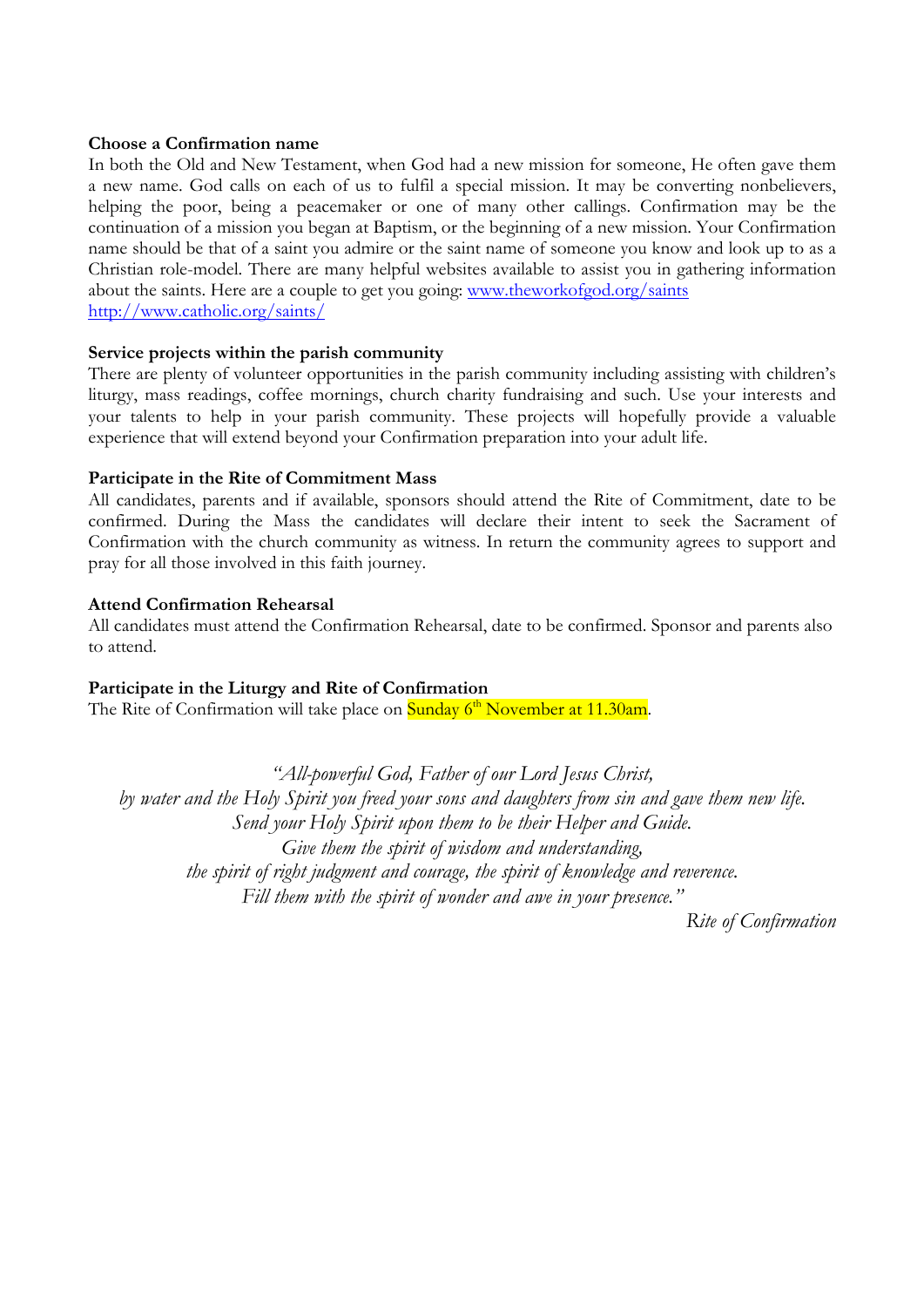#### **Roles and Responsibilities of Parents**

"As the primary educators of their children: parents are to be intimately involved in the catechesis for Confirmation. This will help them renew and strengthen their own faith, besides enabling them to set a better example for their children."(NCD, no. 119)

#### **Because parents:**

- Are the primary educators of their children
- Are responsible for initiating their children into the sacramental life
- Serve as models for their child by being committed Christians

#### **Parents should expect to:**

- Worship with their families regularly
- Be actively involved in the Confirmation preparation of the candidate
- Engage in discussions about the material being studied including sharing their understanding and perspective
- Encourage their child to reflect and thoughtfully consider the decision to receive the sacrament of Confirmation
- Pray for their child's spiritual growth every day
- Support and encourage completion of assignments, activities and expectations
- Emphasize the importance of the sacrament of Confirmation by taking an active part in the celebration of Confirmation.